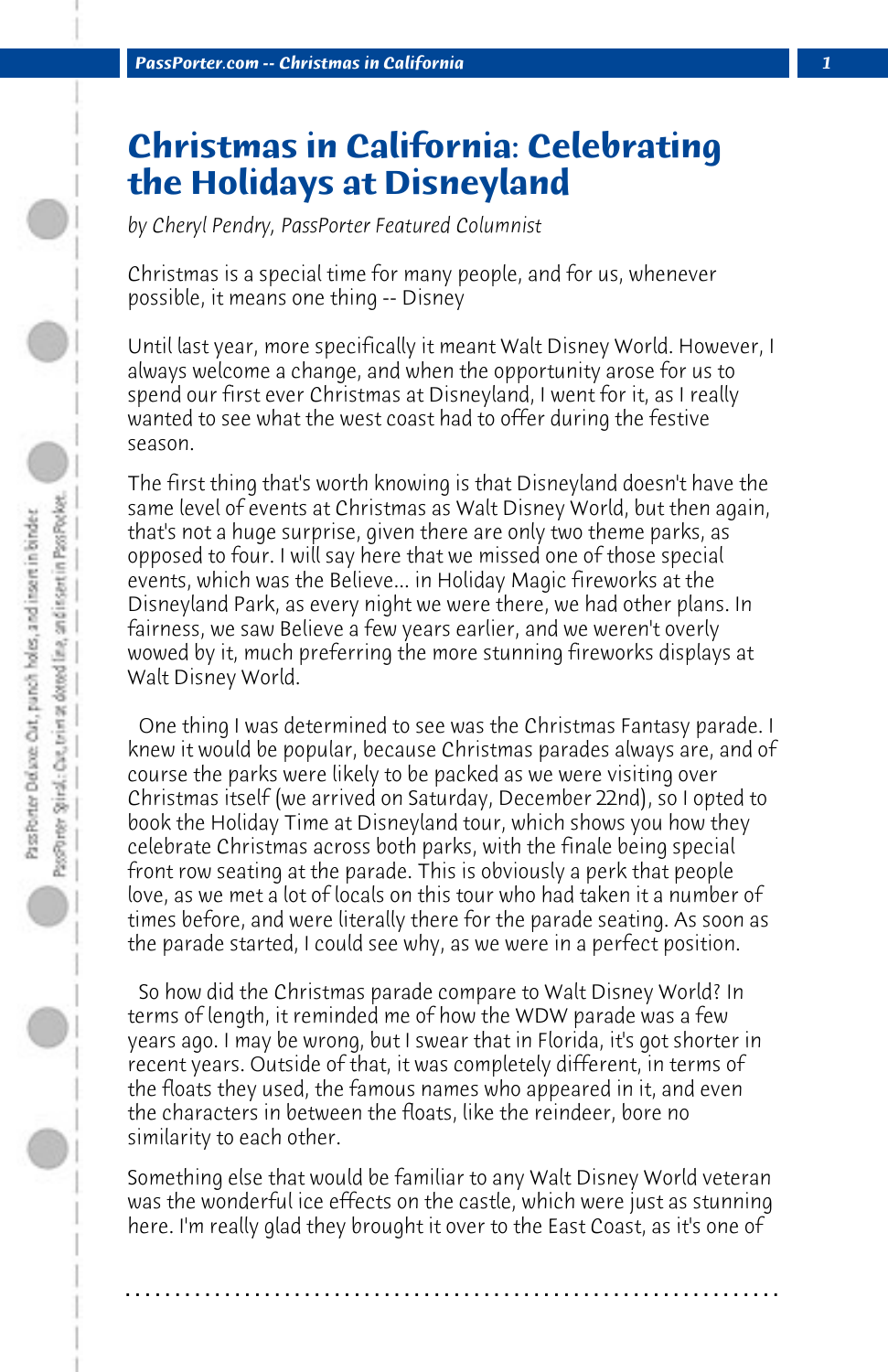my favorite things to see in Orlando, and a great addition to the parks.

 Outside of these things, the events taking place in the park were decidedly low key, and nothing to compare to say, the Osborne Lights. The Jingle Jangle Jamboree at the Big Thunder Ranch had various things to see, and do, including the opportunity to meet Santa, Mrs. Claus and some other Disney favorites in their Christmas gear (when I went there, I found Pluto doing meets and greets), play games, and meet various animals. I have to confess to being a bit disappointed when I made it over there, as I couldn't find the "goats of Christmas present" (seriously!) as I was looking forward to seeing those.

 Disney California Adventure had its own Christmas event, the Mad T Party at Hollywood Pictures, which was essentially a dance party featuring holiday songs. Although I thought it sounded interesting, with the Mad Hatter and Alice on vocals, and other Alice in Wonderland characters playing instruments, we were put off getting too close to it, as every time we walked past it, the music didn't appeal at all. I think we must be getting old, as I never thought I'd say that!

 Something that we did absolutely adore was Buena Vista Street's Very First Christmas, with the new addition to the park decked out with vintage decorations and a stunning 50-foot Christmas tree. It was just lovely to walk along here, both during the day and at night, and it was beautifully themed.

 Although it wasn't promoted on Disneyland's website beforehand, I thought one of the highlights of the festive season was the amazing theming in Cars Land. It was as if the Imagineers had been given a green light to be as creative and fun as they could be, combining all sorts of fun cars things into the Christmas decorations, with tire Christmas trees, a snow Mater, and a big Christmas tree outside the town hall made up with hub cabs. It was a joy to just wander around and see what they had come up with.

 The World of Color, the night-time spectacular at Disney California Adventure, is not to be missed at any time of the year, but especially so at Christmas, with an extra holiday segment added on to it, which was a lot of fun to see.

 However, as with any good Disney attraction, I've saved the best until last. The reason I really wanted to see Disneyland at Christmas was to be able to enjoy the holiday versions of two of the park' most popular attractions. One, Haunted Mansion Holiday, we'd experienced on a previous visit, as it's a combination of Halloween and Christmas, featuring Jack Skellington let loose in the mansion, with the thematic

**. . . . . . . . . . . . . . . . . . . . . . . . . . . . . . . . . . . . . . . . . . . . . . . . . . . . . . . . . . . . . . . . . .**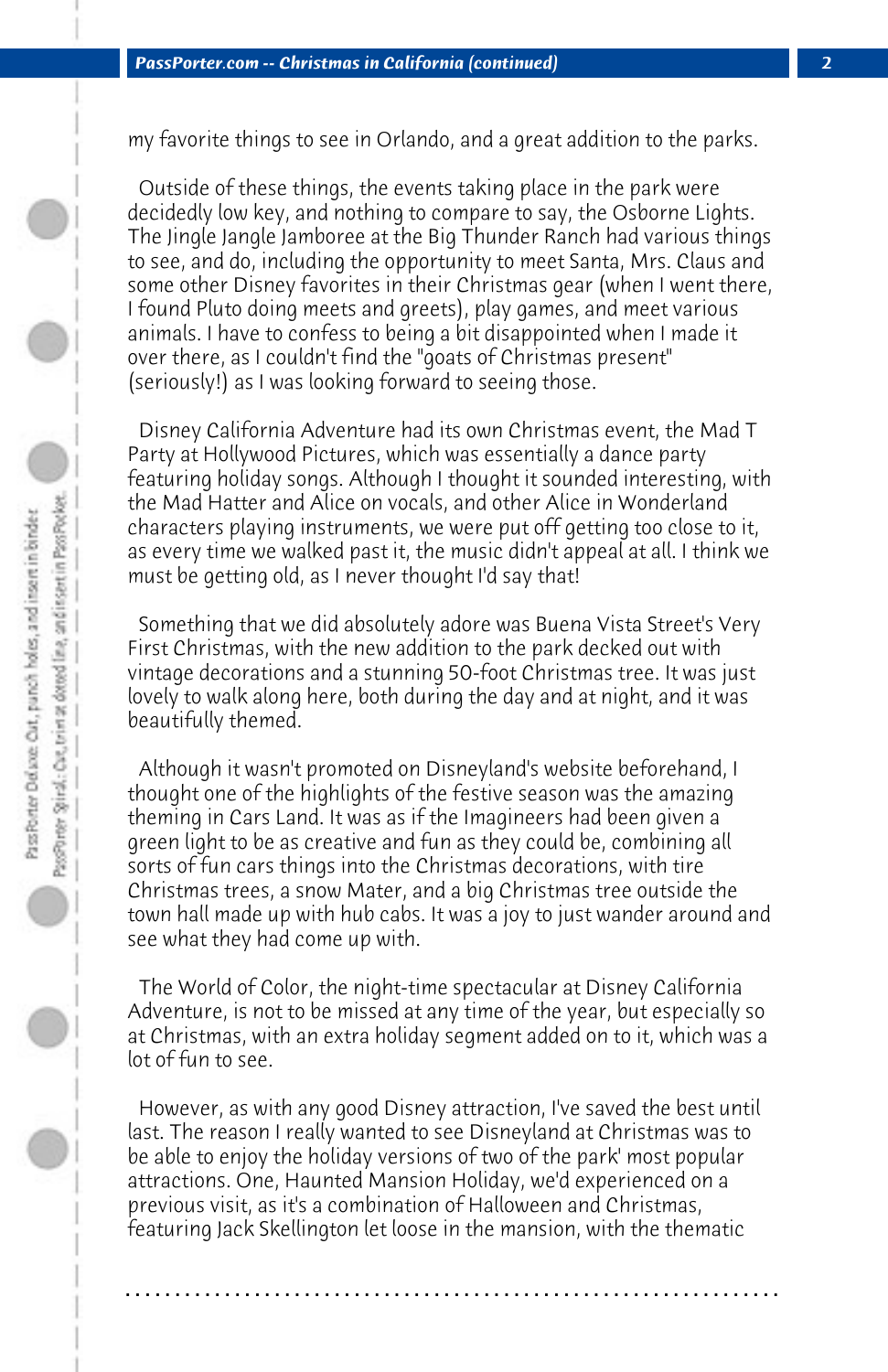*PassPorter.com -- Christmas in California (continued) 3*

overlay in place for both seasons. We were blown away the first time we saw this, as it's almost not an overlay. For us, it felt like a completely new ride, with so much to enjoy and take in. We were still amazed by the detail in it this trip, and I think we could go on this many times before we see everything that they add in for the holidays.

 There's another attraction that undergoes a makeover just for Christmas, and that's "it's a small world." I knew that to create the holiday overlay, the ride is closed for a number of weeks, so I was aware it would be a fairly substantial change, but just like the Haunted Mansion, when I saw it for the first time, I was blown away by how different the ride was. Everywhere throughout the ride were holiday references, and I was sad we only got the chance to ride it once, as I would've loved to have experienced it again, as I'm sure there were some things we missed the first time around.

Something that's worth knowing if you do plan on visiting Disneyland at Christmas, particularly around Christmas itself, is that both Haunted Mansion Holiday and It's A Small World attract huge lines. I don't think we've ever seen It's A Small World with a 60-minute wait, but we did on this trip! If you want to enjoy both rides (and they are not to be missed!)[, then make sure to hit them early in the mo](http://www.passporter.com/articles/cheryl-pendry-featured-columnist.asp)rning if you can.

 So, all in all, how was Disneyland at Christmas? It was absolutely wonderful, and I wouldn't hesitate to go back again for a future festive season. It's very different, with some of the biggest attractions being [holiday versions of two of the park's most popular](http://www.passporter.com/articles/disneyland-christmas.php) rides, something Walt Disney World has shied away from in recent years. In turn, there are fewer major events, but despite this, there's still plenty to see at Disneyland, and if you get the chance to visit during the festive season, definitely take it!

*About The Author: Cheryl and husband Mark live in England and love to travel, particularly to America. They are in the process of visiting every Disney theme park around the world, having already been to Disneyland Resort Paris, Hong Kong Disneyland and both American Disney resorts. They are now planning for their trip to Japan in the spring to visit the Tokyo Disney Resort.* Click here to view more of Cheryl's articles!

**. . . . . . . . . . . . . . . . . . . . . . . . . . . . . . . . . . . . . . . . . . . . . . . . . . . . . . . . . . . . . . . . . .**

*Article last updated: 11-07-2013*

*View the latest version online at: http://www.passporter.com/articles/disneyland-christmas.html*